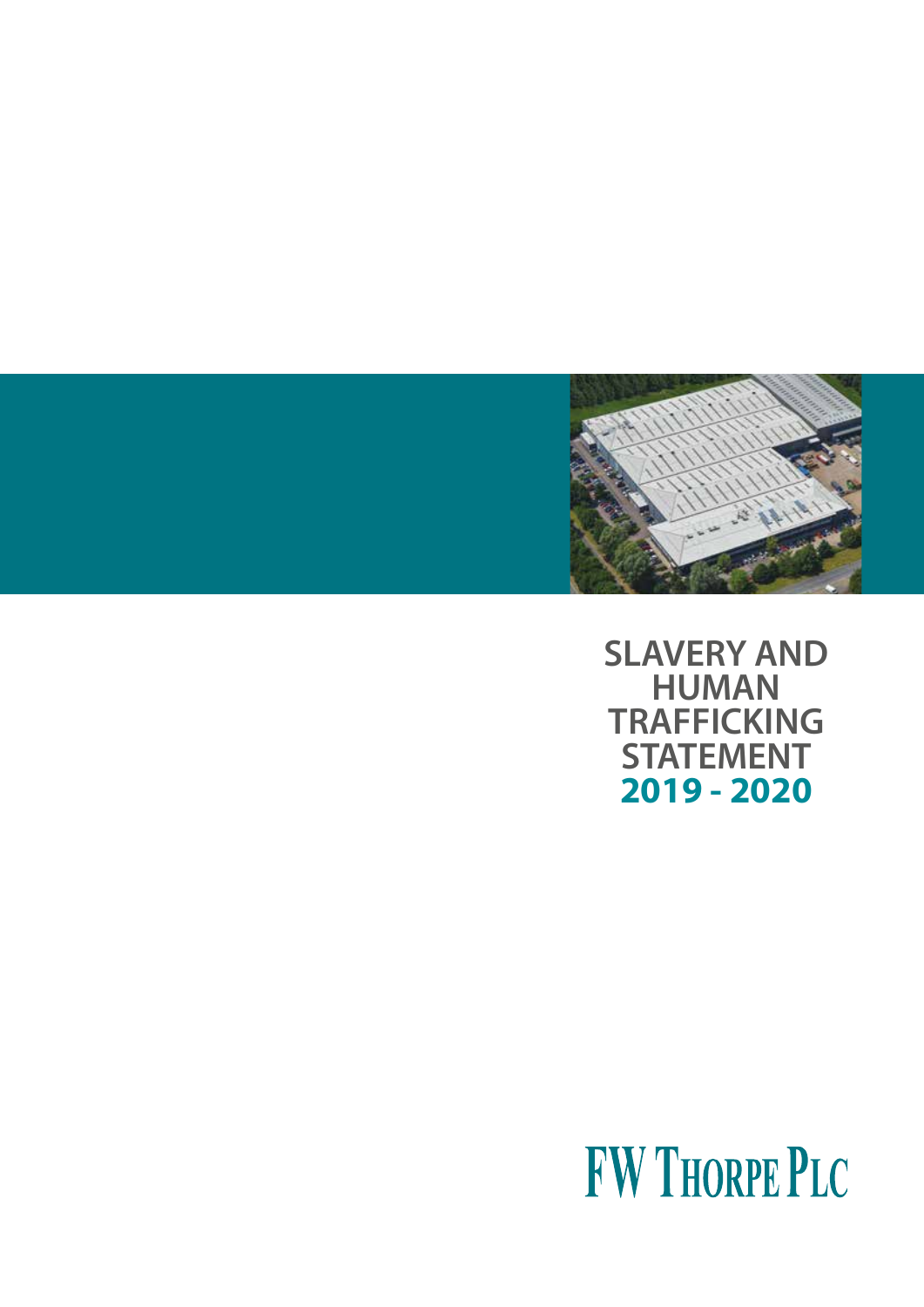# **FW THORPE PLC**

## STATEMENT FROM THE CHAIRMAN

This statement is made pursuant to Section 54, of the Modern Slavery Act 2015 and sets out the steps the Company has taken to ensure that slavery and human trafficking is not taking place in our supply chains or in any part of our business. As a business we are committed to doing all we can to combat slavery and human trafficking. We will update our company policies and procedures and put systems in place which will reflect our zero tolerance approach. We will encourage our suppliers to mirror our values and complement our stance on the issue. We will deliver training to ensure a high level of understanding and promote a company culture where a clear and robust stance against modern day slavery and human trafficking is maintained.

Michael Stlock

*Mike Allcock Chairman and Joint CEO - FW Thorpe Plc*

## ORGANISATION STRUCTURE

FW Thorpe Plc designs, manufactures and supplies professional lighting systems in the building and construction sector. It consists of a number of lighting companies specialising in specific sectors of the lighting market. The Group has a global annual turnover in excess of £100m and has over 600 employees. FW Thorpe Plc is predominantly based in the UK but has a number of sales offices and manufacturing locations worldwide. The head office is based in Redditch, where over 400 people are employed and the site contributes £70m to the Group turnover.

### OUR BUSINESS

The production facilities at each of the lighting companies are supported by various departments including; Finance, Purchasing and Materials, Human Resources, Quality, Lighting Design, Design and Technical Engineering, Commissioning. We have robust procedures in place for the vetting of new employees and ensuring that we are able to confirm their identities.

## OUR SUPPLY CHAINS

The FW Thorpe Plc supply chain comprises approximately 100 mainline product suppliers. These companies are based throughout the world and vary considerably, both in terms of size and amount spent with them. All our product suppliers are subject to an approvals process before they are permitted to supply products. Many hold international quality standards and accreditations and are regularly audited both by the issuing authorities and ourselves to ensure ongoing compliance to quality standards and other regulatory requirements. In addition, we have approximately 500 non-product suppliers, who are predominantly based in the UK. These suppliers are subject to the same due diligence processes as for the product suppliers.

## OUR POLICIES ON SLAVERY AND HUMAN TRAFFICKING

We are committed to ensuring that there is no modern slavery or human trafficking in our supply chains or in any part of our business. We will develop an Anti-slavery Policy that reflects our commitment to acting ethically and with integrity in all our business relationships. We will implement and audit effective systems and controls.

### DUE DILIGENCE PROCESSES FOR SLAVERY AND HUMAN TRAFFICKING

Slavery and forced labour can take many forms, including human trafficking or child labour. The FW Thorpe Plc Supplier Code of Conduct\* clearly states that we will not tolerate forced labour or child labour in our operations or in the supply chain. FW Thorpe Plc Group companies will not continue to purchase goods or services from any supplier that is found to be engaging in human trafficking or using slave labour.

Our processes include actions to safeguard against human rights abuses in our supply chain, including;

- building long standing relationships, where possible, with local suppliers and making clear our expectations of business behaviour.
- mitigating risk by encouraging sourcing from UK, European or US suppliers as we expect these entities to have suitable anti-slavery and human trafficking policies and processes.
- maintaining contact with a UK/European company or branch, where the supplier is outside the geographical locations stated above, as we would expect them to adopt due diligence on the next link in the chain. For these suppliers a periodic audit of the their premises will be conducted to observe their operations, make clear our expectations of behaviour and ensure compliance with slavery and human trafficking laws.
- assessing the risk of any additional suppliers based on geographical location. This risk assessment is performed with input from external stakeholders, such as the FCO (*Human Rights and Democracy : The 2018 Foreign and Commonwealth Report,* published 5 June 2019) and United Nations. Any higher risk suppliers will be asked to sign our Supplier Code of Conduct document confirming that they, and their supply chains, conform to our Slavery and Human Trafficking policy. A periodic audit of their premises will be conducted to ensure compliance with slavery and human trafficking laws (see fig.1).
- encouraging the reporting of concerns and safeguard of whistle blowers.
- \* Available to view at: **www.fwthorpe.co.uk/pdf/fwthorpe-supplier-code-of-conduct.pdf**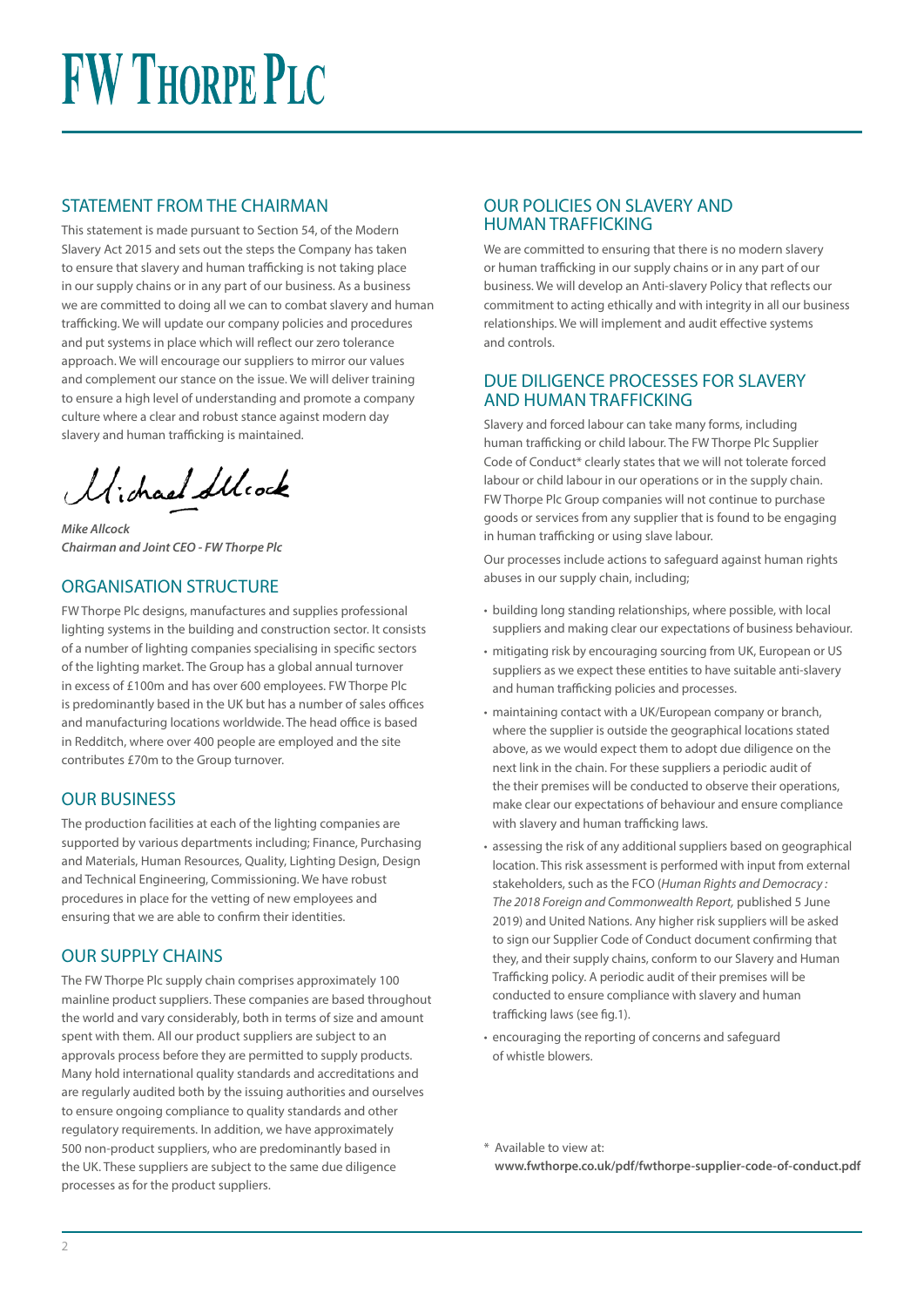## **FW THORPE PLC**

## fig.1 **HUMAN RIGHTS AND WORKING CONDITIONS**  FOCUS COUNTRIES



## AMERICAS

Colombia and Venezuela

## ASIA

Afghanistan, Bangladesh, Burma, China, Democratic People's Republic of Korea, Maldives, Pakistan, Sri Lanka, Turkmenistan and Uzbekistan

## EUROPE, MIDDLE EAST AND AFRICA

Bahrain, Burundi, Central African Republic, Democratic Republic of Congo, Egypt, Eritrea, Iran, Iraq, Israel and the Occupied Territories, Libya, Russia, Saudi Arabia, Somalia, South Sudan, Sudan, Syria, Yemen and Zimbabwe